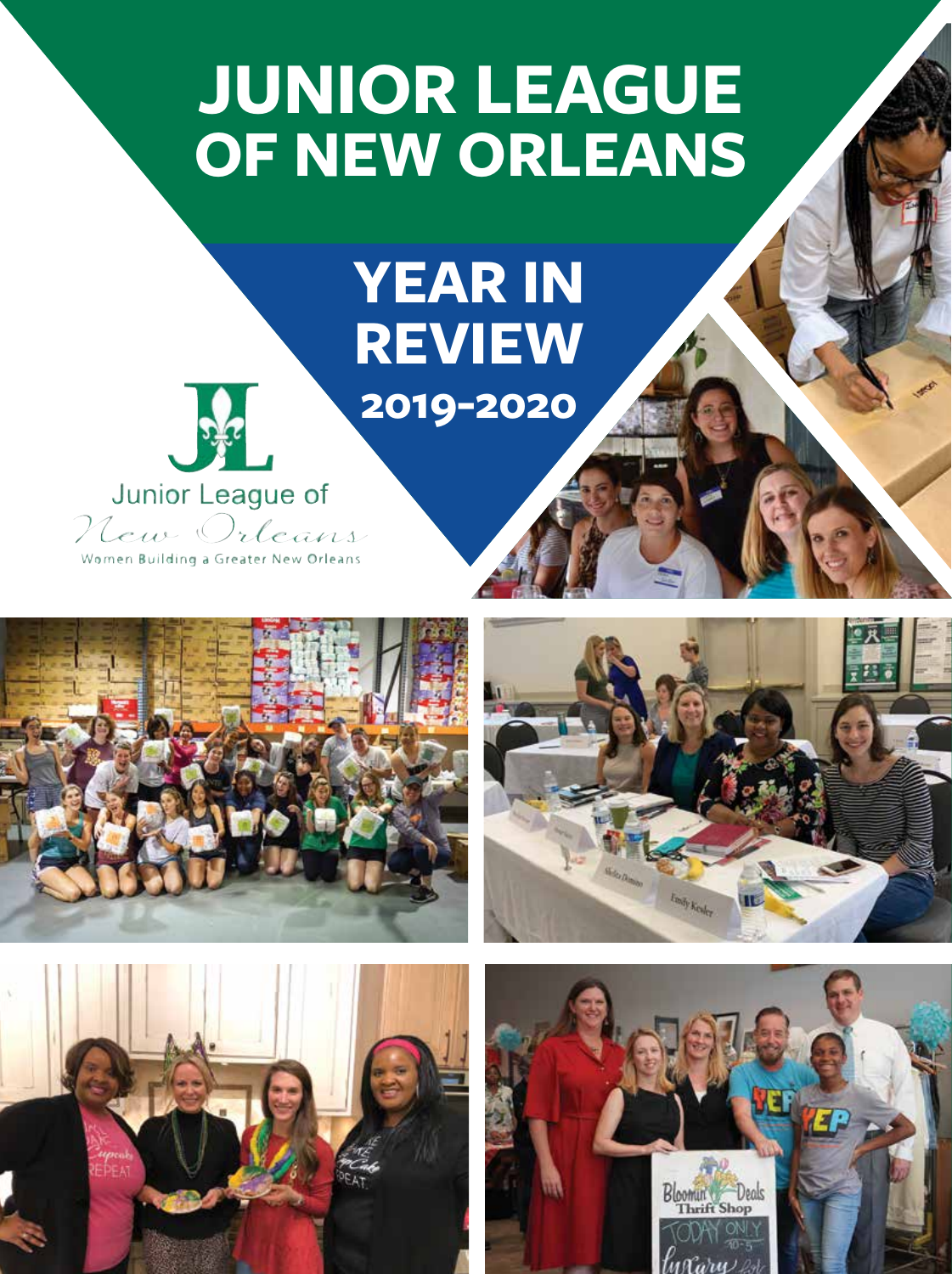### **Women LEADING for a Greater New Orleans**

The civic-minded woman can start a movement. When she observes a need within a community, she can envision a way to address it and find others with which to collaborate. The 10 original members of the Junior League of New Orleans established this organization over 95 years ago by combining their compassionate natures with creativity and diligence to help those that needed it most.

Today, JLNO remains a proud, thriving organization where any woman can realize her commitment to voluntarism in a way that is impactful and relevant to her and the community she serves. Our members are change-makers that contribute to a variety of industries, develop their potential through our infrastructure and implement our organization's impact. These inspiring and diverse individuals are empowering the next generation of women leaders.

JLNO's values of leadership, diversity, empowerment, training and impact further guide our platform of voluntarism that goes beyond teaching safety skills to a child or providing diapers for families. Our experiential training increases the effectiveness of our community impact.

Because of what our members learn from the Junior League, New Orleans has:

- more women founding organizations and starting businesses
- more leaders serving on boards
- more volunteers giving their time and effort
- more donors valuing these causes through their financial support

Thousands of Greater New Orleans area residents have benefited from the work of Junior League volunteers, and helping others has immeasurably enriched those volunteers' lives. As its legacy, JLNO founded several well-known organizations, including the Preservation Resource Center and the Parenting Center at Children's Hospital. JLNO has also supported many of the city's major cultural institutions including the New Orleans Museum of Art, the Louisiana State Museum at the Cabildo and the Louisiana Children's Museum.

The infrastructure our members build and maintain ensures we help someone not just in the present but far into the future as well. JLNO is excited to discover what the next 95 years holds for our volunteers and celebrate the positive impact they will make on our community.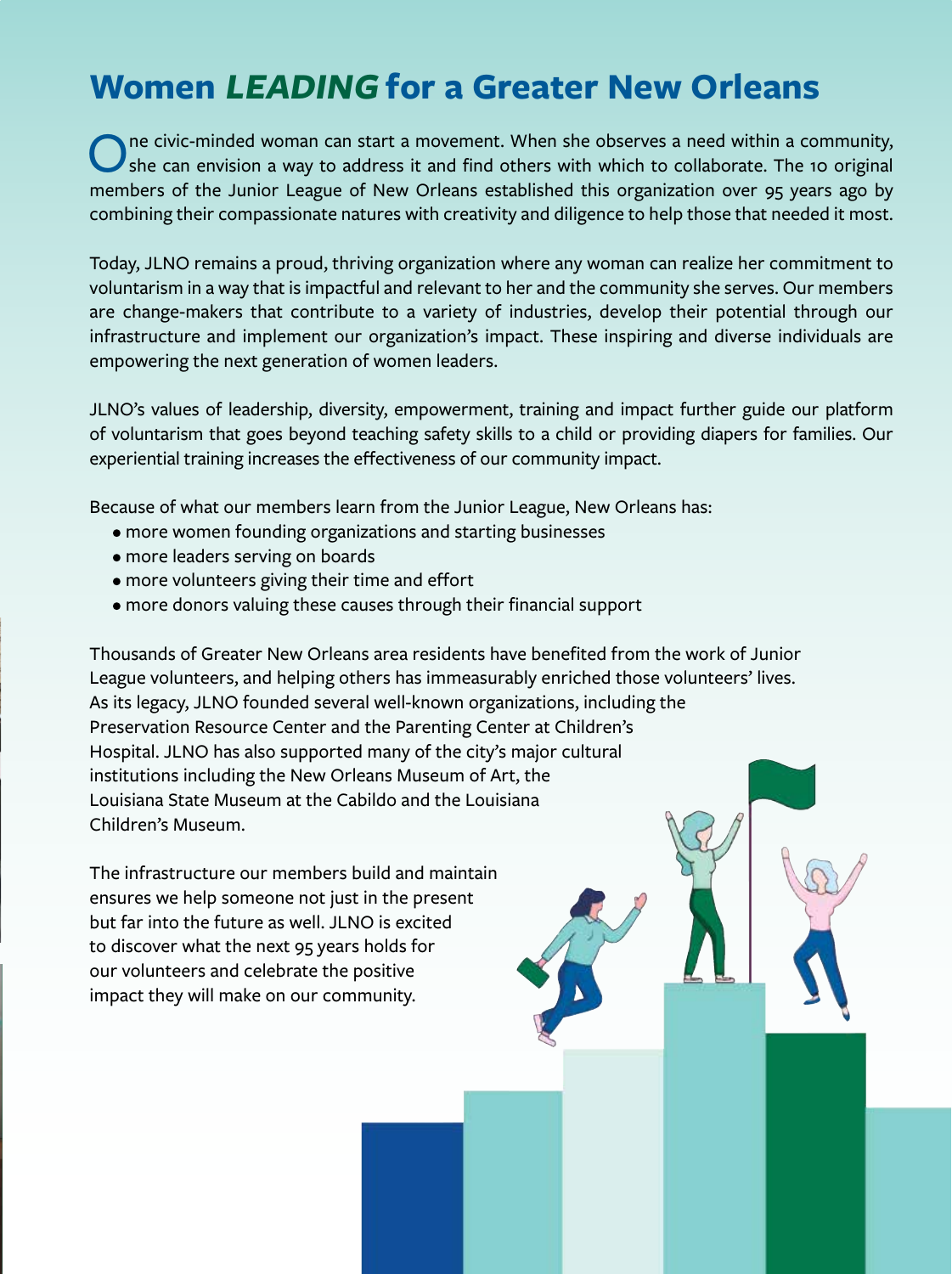# **JLNO BY THE NUMBERS**





# **75 Unique Volunteer Opportunities**









**881,438 Members of the Community Served**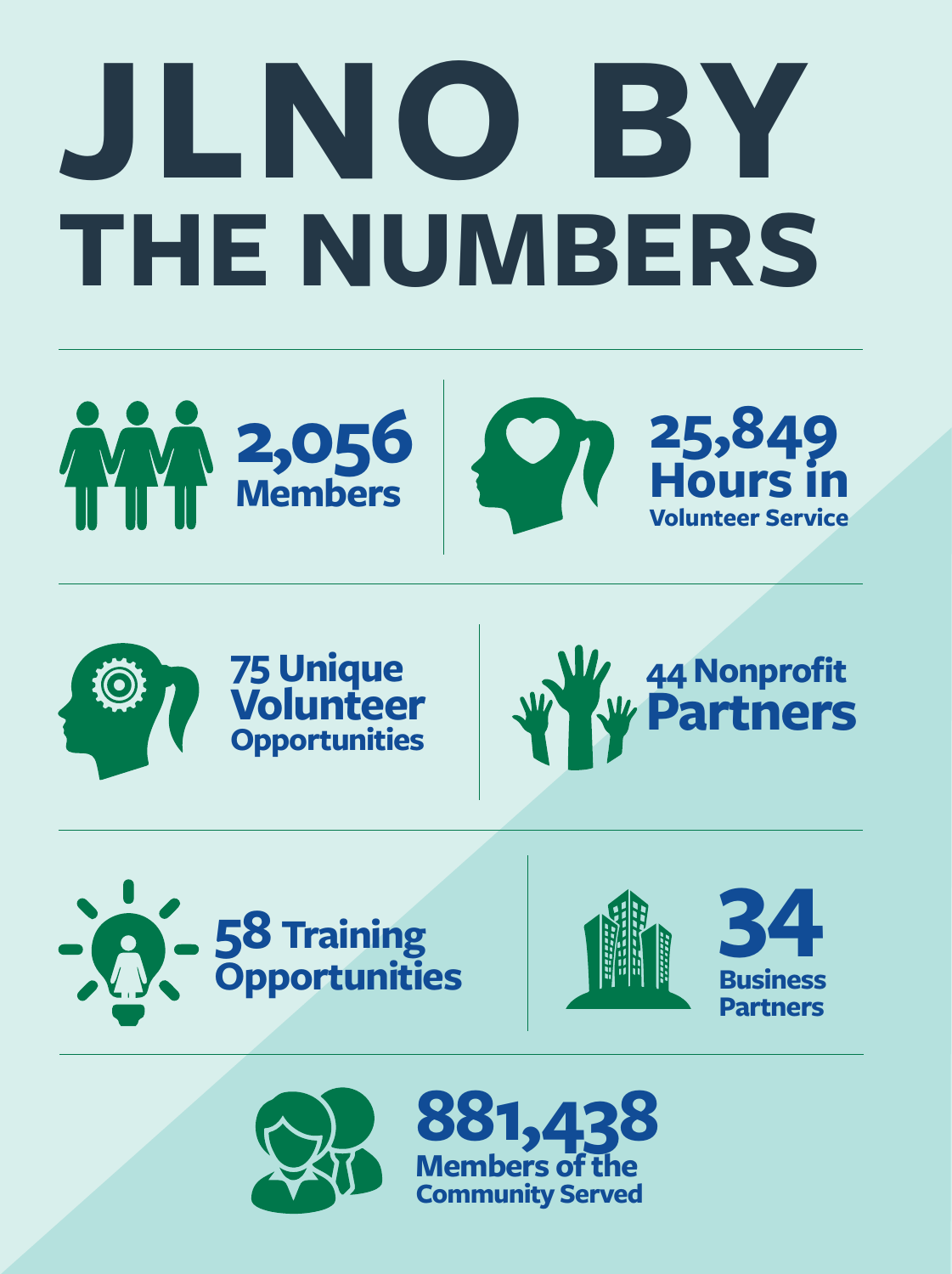# **Programming**



Distributed **1,053,730 diapers to 22 distribution partners** through its DIAPER BANK to help alleviate diaper need for families



Distributed **285,000 pads, liners and tampons to 12 distribution** partners through its PERIOD PRODUCTS program to help address period poverty for women



COVENANT HOUSE Birthdays: **380 attended birthday parties** throughout the year



Held **3 events with 130 total attendees** on FINANCIAL LITERACY topics of budgeting, saving and investing



Trained **44 people** in nonprofit board and staff leadership skills through its award-winning GET ON BOARD program



Administered **8 sessions preparing 190 young people** through the SAFE SITTER program for the profound responsibilities of nurturing and protecting children



Awarded **3 local nonprofit partners \$20,000** in Community Assistance Fund grants



Awarded **2 non-traditional female students with \$11,000** in scholarship funding

In its eighth year, JLNO's Touch a Truck continues to grow. Two days in the Pontchartrain Center provided a fun, interactive and educational opportunity for families throughout the region.

- 29 vehicles highlighting various transportation methods across numerous professional sectors participated
- 3,420 people of all ages attended
- 931 students from partner schools visited for free as a part of JLNO's Field Trip Friday

• \$30,000 from the event's ticket sales, business sponsorships and donations support JLNO's mission and volunteer efforts



For the second year running, JLNO participated as an Official Charity Partner with the Allstate Sugar Bowl Crescent City Classic.

- 33 people participated in the race on JLNO's behalf
- 182 donors gave in support of JLNO's #runningforJLNO team
- \$15,701 from the participant's peer-to-peer fundraising campaigns supported JLNO's mission and volunteer efforts

\*\*\*\*\*\*\*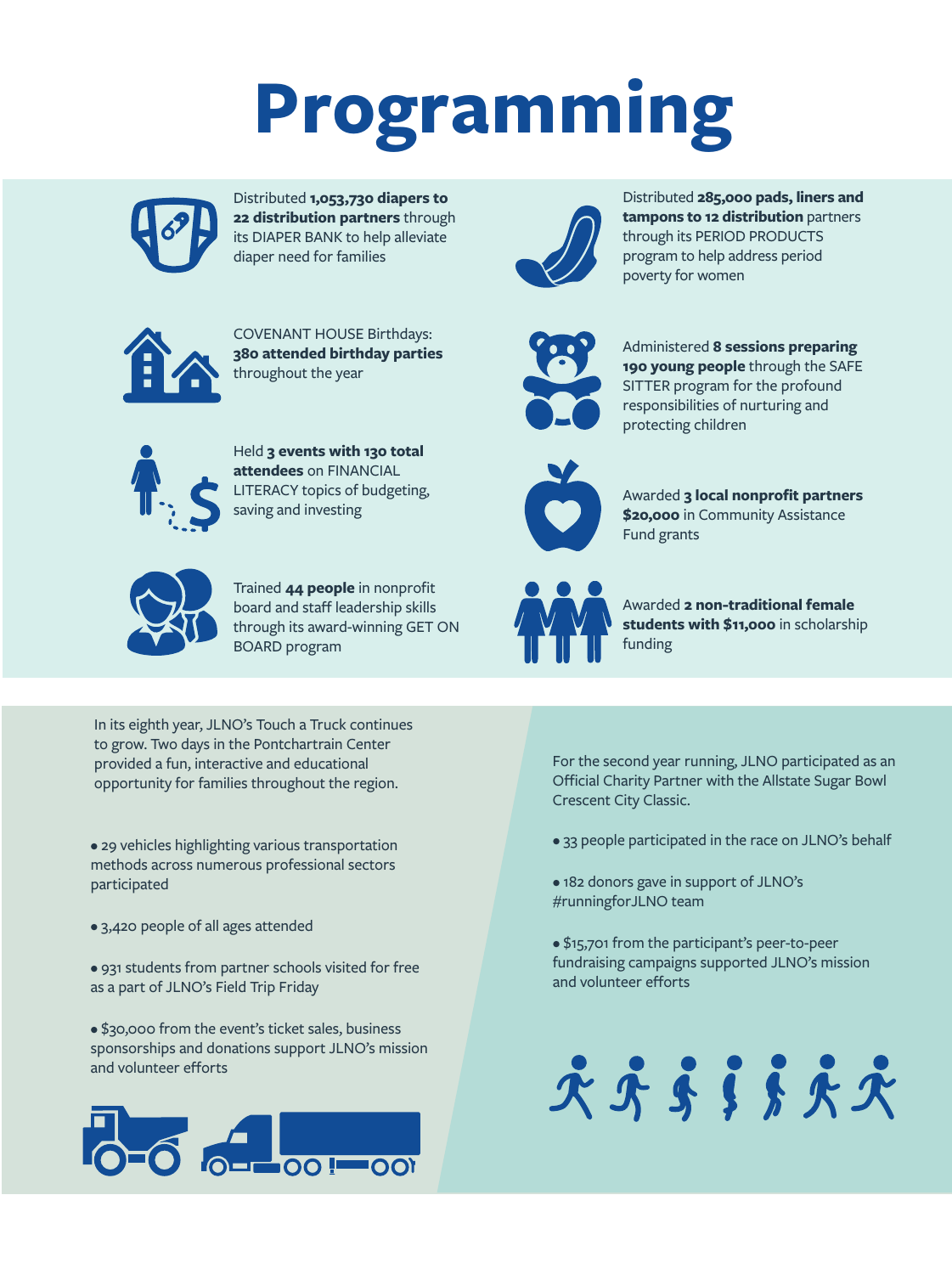# **JLNO's Members**

JLNO's members range from 23 to 107 years old, with an average age of 53

of JLNO's members have previously served or are currently serving of JLNO's members have previo<br>
served or are currently serving<br>
on boards of another nonprofit organization

of JLNO's Active membership **92%** of JLNO's Active members<br>works outside of the home

76%

of JLNO's members are married

61%

of JLNO's members have been actively involved with the League for five years or more

of JLNO's members received a postsecondary degree, with over half having

of JLNO's members are volunteering with other nonprofit organizations of JLNO's members are volunteerin<br>with other nonprofit organizations<br>outside their Junior League service

64% of JLNO's members are parents

"The Junior League has women from all walks of life sharing knowledge, networking, starting businesses, raising families and reminding each other that we have more than one purpose on this earth. JLNO projects are changing lives and making lasting impact. I am inspired by members of the League that I meet, and that inspiration makes me work harder to be a contributor to the community"

- Michelle D. Craig, JLNO Active Member

**96%** or JLNO's members received a post-<br>
received a postgraduate degree of a

Masters, PhD, M.D. or J.D.

"It's a beautiful thing to look around a room and see women committed not only to their personal and professional success, but also to the success of their community. I believe it is what we are called to do."

- Sheryl Kennedy Haydel, JLNO Active Member

"The Junior League provided me with a sense of home and belonging, and it has since led to many incredible and lasting friendships. The League also taught me more about the importance of community and the role every one of us can play in that."

- Beth Walker, JLNO Sustaining Member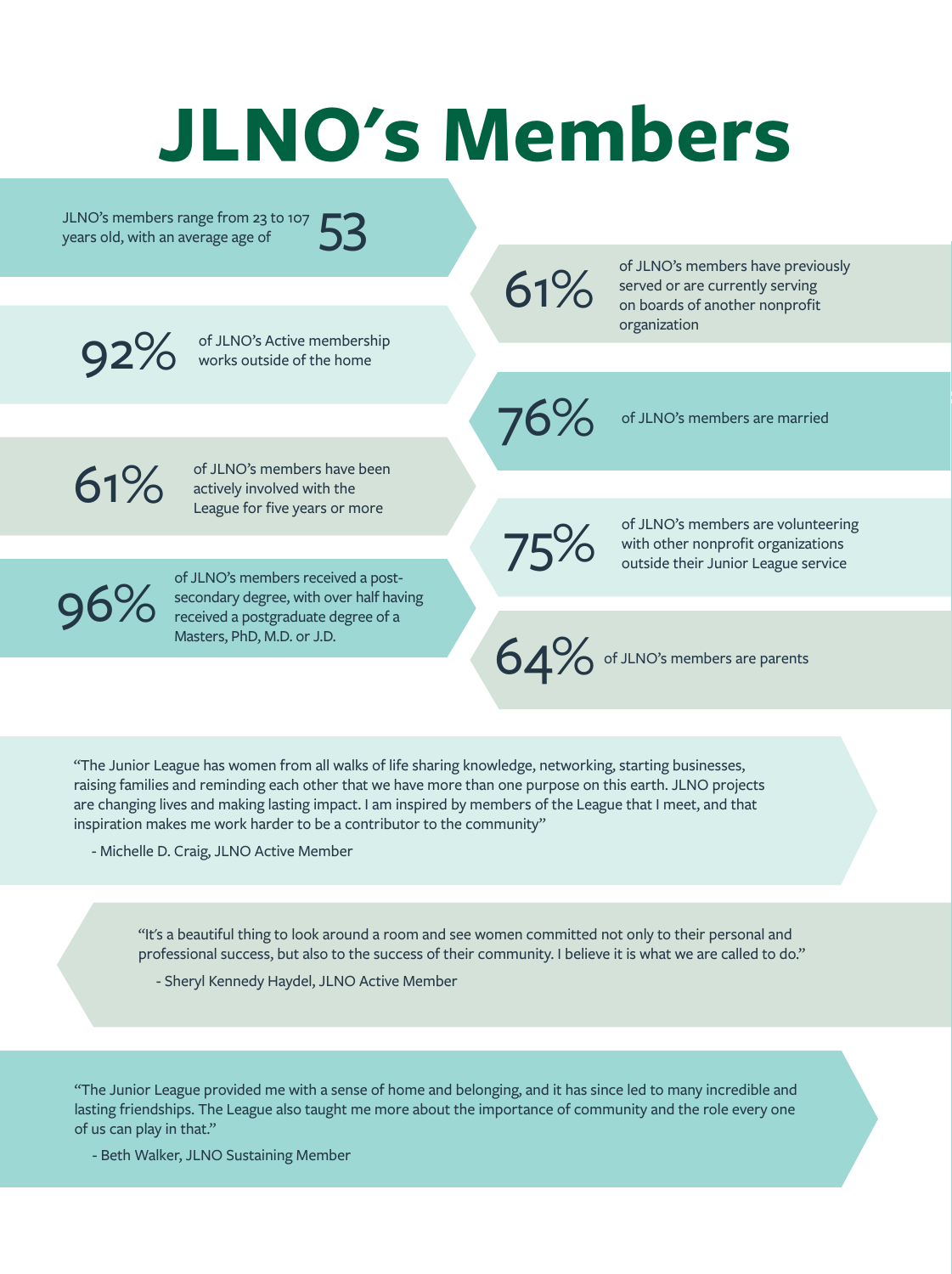# **FUND GRANTED \$20,000 THE COMMUNITY ASSISTANCE TO LOCAL NONPROFITS**

Started over 30 years ago, the Community Assistance Fund provides JLNO with a flexible means to grant money to nonprofit organizations that effectively demonstrate they have a dire need for funding. These agencies seek to advance the wellbeing of women in the areas of economic opportunity, physical and mental health and family assistance. The CAF Committee thoroughly examines requests for funding before submitting them to JLNO's Community Council and Board of Directors for final approval.

#### Bridge House/ Grace House \$5,000

Bridge House is a long-term residential intensive alcohol and drug addiction treatment center. Grace House is the only substance-use disorder treatment facility exclusively for women in the Greater New Orleans area. At Grace House, treatment is provided to focus on the unique needs of women in recovery including the areas of trauma, self-esteem, parenting, and healthy relationships. Bridge House and Grace House merged in 2006. Since that merger they are now publicly known as Bridge House / Grace House, and have maintained a single administrative staff, single Board of Directors, and a single purpose -- to treat those suffering with the disease of addiction who would not otherwise be able to afford it. Now as one organization, Bridge House / Grace House treats over 700 individuals per year, with 150 licensed beds. JLNO awarded \$5,000 for the Susan W. Glennon Grace House Women's Medical Clinic that addresses their population's physical and mental health needs through prevention, education and treatment. The Susan W. Glennon Grace House Women's Medical Clinic opened in January 2014. The clinic has a simple vision— to provide the kind of care we would want for ourselves, care without judgment or bias, in an environment that feels safe and comfortable. By giving timely pelvic exams and pap smears, Tulane Medical Students can intervene to provide medical care or refer to residents for follow up testing within the timeframe of treatment at Grace House, giving these women a better chance of

treating any infections and removing precancerous lesions.

#### Second Harvest Food Bank of Greater New Orleans and Acadiana \$10,000

Second Harvest Food Bank's mission is to lead the fight against unger and build food security in South Louisiana by providing food access, advocacy, education and disaster response. JLNO awarded \$10,000 to Second Harvest Child Hunger Program. More than 84,500 individuals in Orleans Parish struggle with food insecurity. Of that number, over 18,800 are children. Studies have shown that children from homes that lack consistent access to food are more likely to experience considerable and potentially lasting effects on their physical and mental health and development, academic achievement, and future success. When kids have access to healthy meals every day, they feel better, do better in school and have fewer behavior problems. Second Harvest's Child Hunger programs are meant to help parents and caregivers fill these gaps. Kids Café and Summer Feeding Programs reduce the gap in afterschool and summer meals, providing free meals and snacks to thousands of children in need throughout New Orleans. These programs reduce hunger and allow children to return to school feeling refreshed and ready to learn, while increasing the capacity

of families to make ends meet when schools are not in session. The School Pantry Program reaches hungry children from the accessible and protected environment of their school, providing fresh fruit, vegetables, dairy, proteins, and nonperishable staples for students and families to access when they need it most. The School Pantry reaches not just one child in a school, but whole families who are struggling with hunger, including siblings and parents or grandparents.

#### Hotel Hope \$5,000

Hotel Hope is a nonprofit, interfaith organization that provides housing to women and their children in a safe and loving atmosphere while guiding them to self-sufficiency and selfempowerment through intensive case management. JLNO awarded Hotel Hope \$5,000 to purchase computers for each guest room. The computer/ tablets will be used by mothhers to search for employment opportunities, housing placements, social service assistance, childcare, school enrollment and other resources. Many resources, for example, day care/school applications, social security, food stamps, only accept online applications. The computers/tablets will assist the family to search for jobs and housing placements in a more efficient manner. This service will empower the mothers to seize new opportunities. The single mothers will also have access to online workshops, online classes (for school/training) and online mental health counseling, a new service from Metropolitan Human Service District.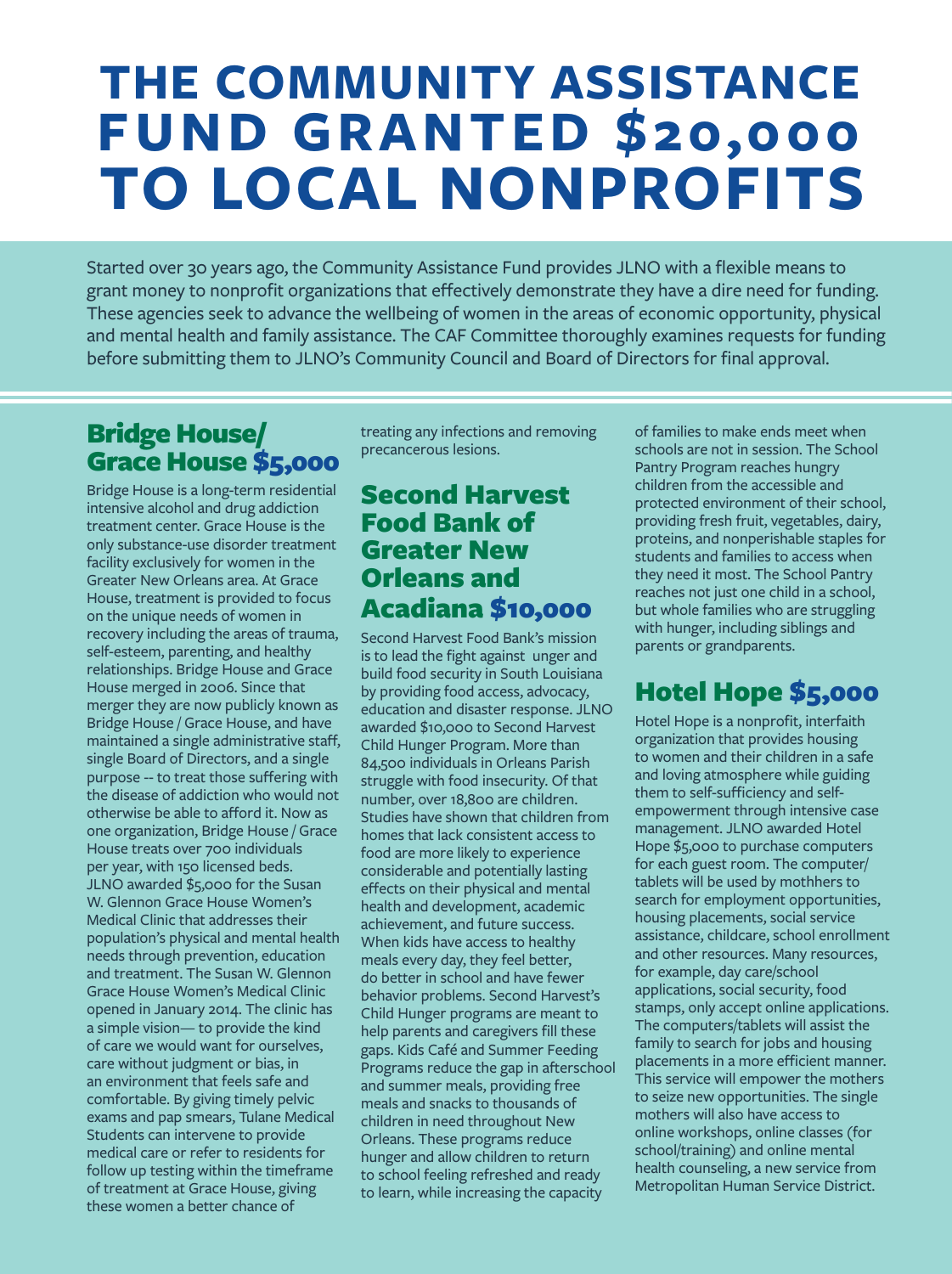## **2018-2019 FINANCIALS \***

#### Support & Revenue

| Change in Value of Beneficial Interest |  |
|----------------------------------------|--|
|                                        |  |

#### Total Support & Revenue \$2,985,337

#### Expenses

| <b>Supporting Services</b> |  |
|----------------------------|--|
|                            |  |
|                            |  |

Total Expenses \$887,782

#### Allocation of Expenses







goes to Programming goes to Management & Mission-Related & General

goes to Fundraising

#### Change in Net Assets \$2,097,555

\*Figures tie back to audit for fiscal year 2018-2019

# Mission

The Junior League of New Orleans is an organization of women committed to promoting voluntarism, developing the potential of women and improving communities through the effective action and leadership of trained volunteers. Its purpose is exclusively educational and charitable.

# Diversity,<br>Equity and Inclusion

JLNO respects and celebrates the unique attributes, characteristics, and perspectives that make each person who they are. We welcome all women who value our Mission and aim to create and retain a membership representing all socio-demographic aspects of our community. We believe that bringing diverse women together allows up to collectively and more effectively address the issues that face our community. We are committed to supporting inclusive environments. We strive for JLNO partners, strategies, and investments to reflect this belief and commitment.

### Focus Area

The Junior League of New Orleans is committed to **advancing the wellbeing of local women** through the use of trained volunteers that provide direct service, educate the community and advocate for issues that affect women.

JLNO specifically works to tackle three strategic goals:

- $\rightarrow$  Improving economic opportunities for women and supporting women's potential to seize those opportunities
- Providing needed family support to alleviate the burdens on women caregivers
- $\rightarrow$  Promoting information and resources for women's health, allowing them to live healthy and happy lives